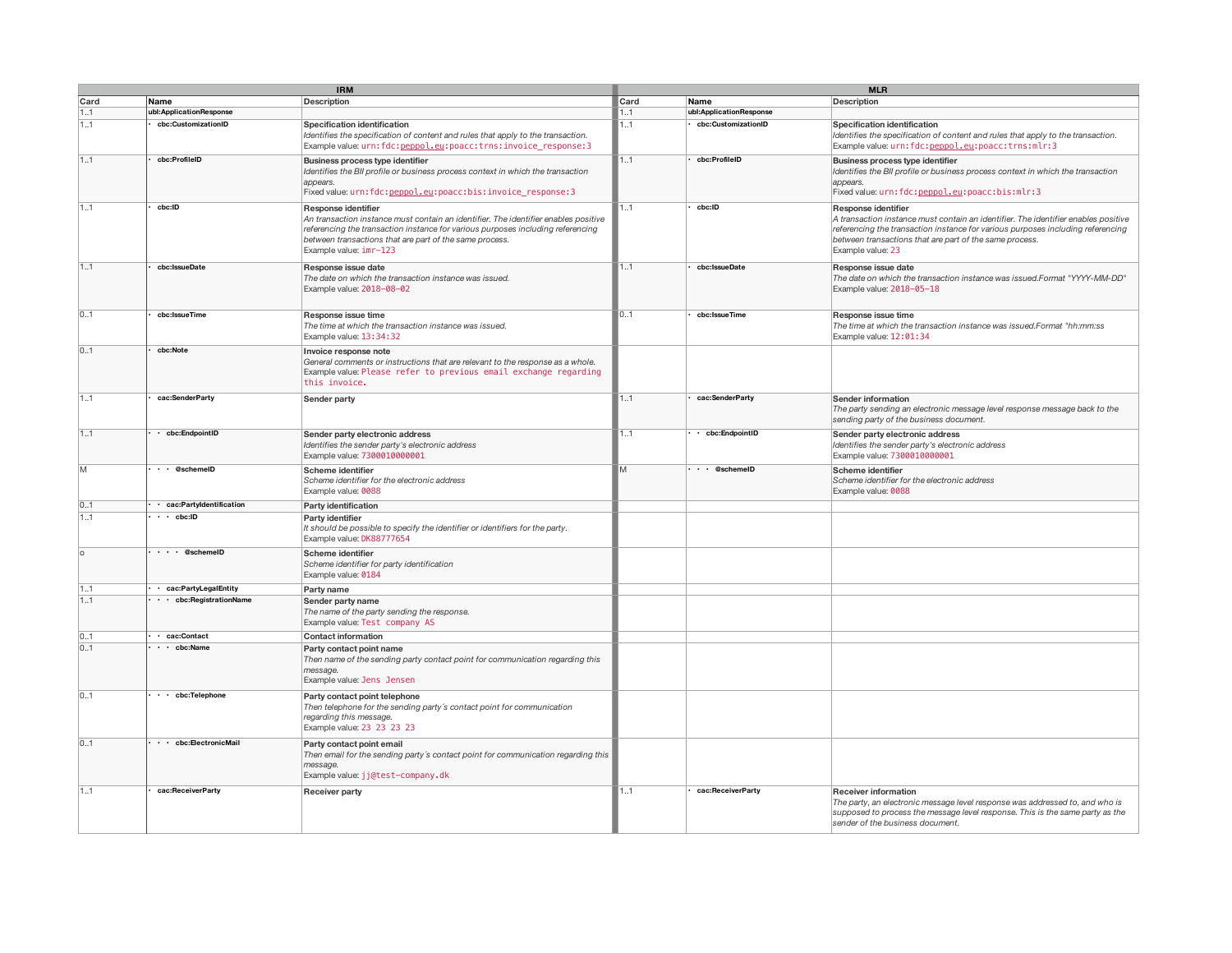| <b>IRM</b> |                                   |                                                                                                                                                                                                                                                                                  | <b>MLR</b> |                               |                                                                                                                                                                                                                                                                                                                                                                                                                         |  |
|------------|-----------------------------------|----------------------------------------------------------------------------------------------------------------------------------------------------------------------------------------------------------------------------------------------------------------------------------|------------|-------------------------------|-------------------------------------------------------------------------------------------------------------------------------------------------------------------------------------------------------------------------------------------------------------------------------------------------------------------------------------------------------------------------------------------------------------------------|--|
| 11         | • cbc:EndpointID                  | Reciever party electronic address<br>Identifies the receiver party's electronic address<br>Example value: 7300010000001                                                                                                                                                          | 11         | $\cdot$ cbc:EndpointID        | Reciever party electronic address<br>Identifies the receiver party's electronic address<br>Example value: 7300010000001                                                                                                                                                                                                                                                                                                 |  |
| M          | $\cdot \cdot$ @schemeID           | Scheme identifier<br>Scheme identifier for the electronic address<br>Example value: 0088                                                                                                                                                                                         | M          | $\cdot \cdot \circ$ @schemelD | Scheme identifier<br>Scheme identifier for the electronic address<br>Example value: 0088                                                                                                                                                                                                                                                                                                                                |  |
| 01         | · cac:Partyldentification         | Party identification                                                                                                                                                                                                                                                             |            |                               |                                                                                                                                                                                                                                                                                                                                                                                                                         |  |
| 1.1        | $\cdot \cdot$ cbc:ID              | Reciever party identifier<br>It should be possible to specify the identifier or identifiers for the party.<br>Example value: 987654321                                                                                                                                           |            |                               |                                                                                                                                                                                                                                                                                                                                                                                                                         |  |
| o          | $\cdots$ @schemeID                | Scheme identifier<br>Scheme identifier for party identification<br>Example value: 0192                                                                                                                                                                                           |            |                               |                                                                                                                                                                                                                                                                                                                                                                                                                         |  |
| 11         | · cac:PartyLegalEntity            | Party name                                                                                                                                                                                                                                                                       |            |                               |                                                                                                                                                                                                                                                                                                                                                                                                                         |  |
| 1.1        | ··· cbc:RegistrationName          | Receiver party name<br>The name of the party receiving the response.<br>Example value: AS MerTest                                                                                                                                                                                |            |                               |                                                                                                                                                                                                                                                                                                                                                                                                                         |  |
| 1.1        | cac:DocumentResponse              | Document response                                                                                                                                                                                                                                                                | 1.1        | cac:DocumentResponse          | Document response<br>The document response is used to indicate the result of business document<br>validation. The element<br>'cac:DocumentResponse/cac:Response/cbc:ResponseCode' MUST contain the<br>overall result code.                                                                                                                                                                                              |  |
| 1.1        | · cac:Response                    | Response                                                                                                                                                                                                                                                                         | 1.1        | · cac:Response                | <b>Response information</b>                                                                                                                                                                                                                                                                                                                                                                                             |  |
| 1.1        | · · cbc:ResponseCode              | <b>Invoice status</b><br>A code stating the status of the invoice in the process.<br>Example value: RE                                                                                                                                                                           | 1.1        | . cbc:ResponseCode            | Message response code<br>An indicator stating whether the referenced message was cleared through<br>validation and advanced to the next step in the process. A negative response<br>states that the document was not processed because of identified issues.<br>Example value: RE                                                                                                                                       |  |
|            |                                   |                                                                                                                                                                                                                                                                                  | 0.1        | . . cbc:Description           | Response textual notes<br>Used to make any comments or instructions relevant to the response. The use of<br>this element requires manual assessment by the receiver.<br>Example value: Rejected due to validation errors                                                                                                                                                                                                |  |
| 0.1        | . . cbc:EffectiveDate             | Status date<br>The date when the status became effective.<br>Example value: 2018-08-02                                                                                                                                                                                           |            |                               |                                                                                                                                                                                                                                                                                                                                                                                                                         |  |
| 0unbounded | $\cdot$ $\cdot$ cac:Status        | <b>Clarification information</b><br>Clarification is mandatory when the status is UQ-Under query, RE - Rejected and<br>CA - Conditionally accepted. Clarification may be given as a code, a description<br>or both. If both are used, they must indicate the same clarification. |            |                               |                                                                                                                                                                                                                                                                                                                                                                                                                         |  |
| 0.1        | cbc:StatusReasonCode              | <b>Clarification code</b><br>A code defining a clarification given for the invoice status.                                                                                                                                                                                       |            |                               |                                                                                                                                                                                                                                                                                                                                                                                                                         |  |
| M          | $\cdots$ $\cdots$ @listID         | List identifier<br>List identifier for clarification<br>Example value: OPStatusAction                                                                                                                                                                                            |            |                               |                                                                                                                                                                                                                                                                                                                                                                                                                         |  |
| 0.1        | . cbc:StatusReason                | <b>Clarification description</b><br>The description of the clarification given for the invoice status.<br>Example value: TAX Reference not found                                                                                                                                 |            |                               |                                                                                                                                                                                                                                                                                                                                                                                                                         |  |
| 0unbounded | $\cdots$ cac:Condition            | Condition                                                                                                                                                                                                                                                                        |            |                               |                                                                                                                                                                                                                                                                                                                                                                                                                         |  |
| 11         | $\cdots$ cbc:AttributeID          | Detail type code<br>A code defining the type of the detail<br>Example value: BT-48                                                                                                                                                                                               |            |                               |                                                                                                                                                                                                                                                                                                                                                                                                                         |  |
| 0.1        | $\cdots$ $\cdots$ cbc:Description | Detail value<br>The value of the detail.<br>Example value: EU123456789                                                                                                                                                                                                           |            |                               |                                                                                                                                                                                                                                                                                                                                                                                                                         |  |
| 11         | · cac:DocumentReference           | Document reference                                                                                                                                                                                                                                                               | 11         | · cac:DocumentReference       | Document reference<br>The document reference is used to provide a reference to the envelope of the<br>business document on which the message level response is based. The message<br>level response message may only cover exactly one business document. The<br>element 'cac:DocumentResponse/cac:DocumentReference/cbc:ID' MUST contain<br>the instance identifier of the envelope of the original business document. |  |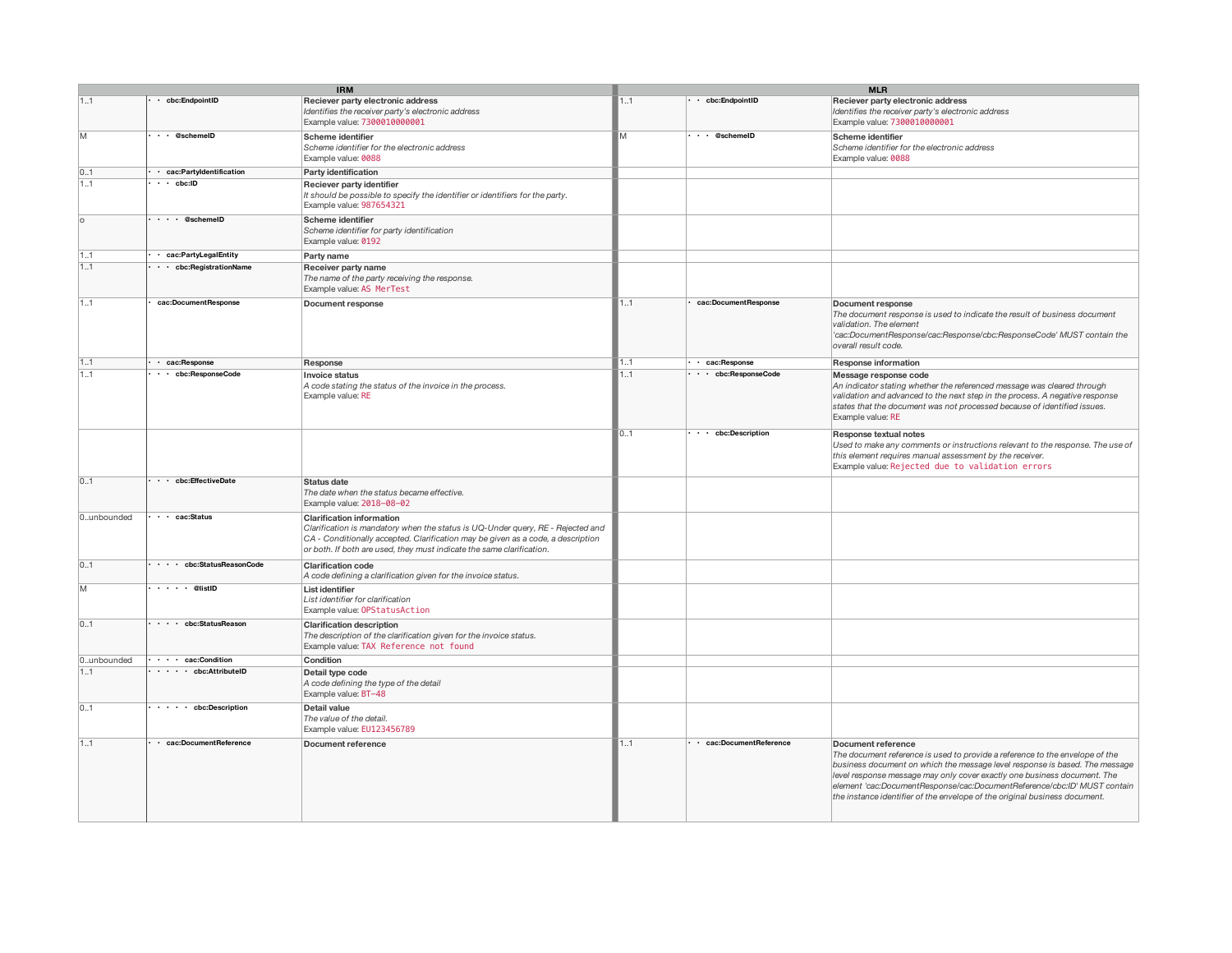|     | <b>IRM</b>                   |                                                                                                                                                                                                                                             |     | <b>MLR</b>                          |                                                                                                                                                                                                                                                                                                                                                                                                                                                                                                                                                                                                                                                                                   |  |
|-----|------------------------------|---------------------------------------------------------------------------------------------------------------------------------------------------------------------------------------------------------------------------------------------|-----|-------------------------------------|-----------------------------------------------------------------------------------------------------------------------------------------------------------------------------------------------------------------------------------------------------------------------------------------------------------------------------------------------------------------------------------------------------------------------------------------------------------------------------------------------------------------------------------------------------------------------------------------------------------------------------------------------------------------------------------|--|
| 11  | $\cdot \cdot$ cbc:ID         | Invoice identifier<br>An identifier for the invoice that the status applies to. Rules At least one and only<br>one invoice identifier must be of the main invoice number that appears in the<br>invoice itself.<br>Example value: inv-99876 | 1.1 | $\cdot \cdot$ cbc:ID                | Document identifier<br>Identifies the document on which the message level response is based.<br>Example value: EnvelopeID-12345                                                                                                                                                                                                                                                                                                                                                                                                                                                                                                                                                   |  |
| 0.1 | · · cbc:IssueDate            | Invoice issue date<br>The date on which the referenced invoice was issued. Rules An invoice issue date<br>may only be given once even if more than one identifier is used for the invoice.<br>Example value: 2018-08-01                     |     |                                     |                                                                                                                                                                                                                                                                                                                                                                                                                                                                                                                                                                                                                                                                                   |  |
| 1.1 | · · cbc:DocumentTypeCode     | <b>Identifier Type code</b><br>Example value: 380                                                                                                                                                                                           | 0.1 | · · cbc:DocumentTypeCode            | Document type code<br>The type of the document being referred to, expressed as a code.<br>Example value: 9                                                                                                                                                                                                                                                                                                                                                                                                                                                                                                                                                                        |  |
|     |                              |                                                                                                                                                                                                                                             | 0.1 | . . cbc:VersionID                   | Document version identifier<br>The version of the document that has been identified with the document<br>identifier.<br>Example value: 2                                                                                                                                                                                                                                                                                                                                                                                                                                                                                                                                          |  |
|     |                              |                                                                                                                                                                                                                                             | 0.n | · cac:LineResponse                  | Line response information<br>A response to a particular line in the document. If the document response is<br>negative (code='RE'), the line response element is used to specify the errors in<br>the business document.                                                                                                                                                                                                                                                                                                                                                                                                                                                           |  |
|     |                              |                                                                                                                                                                                                                                             | 11  | · · cac:LineReference               | Line reference<br>Identifies the line in the business document to which the reported issue applies                                                                                                                                                                                                                                                                                                                                                                                                                                                                                                                                                                                |  |
|     |                              |                                                                                                                                                                                                                                             | 1.1 | $\cdot \cdot \cdot$ cbc:LineID      | Section identifier<br>Identifies the section of the document to which the reported issue applies. The<br>LineID element must be used to indicate where in the business document the<br>error occurred by using XPath to reference the element causing the error. To cater<br>for scenarios where it is not possible to provide XPath, a dummy value must be<br>applied. The dummy value must consist of the characters NA. This is due to that<br>the LineID element is mandatory in the ApplicationResponse message in UBL 2.1<br>on which the MLR message is based.<br>Example value:<br>/Catalogue/cac:CatalogueLine[3]/cac:Item[1]/cac:ClassifiedTaxC<br>ategory[1]/cbc:ID[1] |  |
|     |                              |                                                                                                                                                                                                                                             | 11  | $\cdot$ $\cdot$ cac:Response        | Line response information                                                                                                                                                                                                                                                                                                                                                                                                                                                                                                                                                                                                                                                         |  |
|     |                              |                                                                                                                                                                                                                                             | 01  | $\cdots$ cbc:ResponseCode           | Line response code<br>A code stating whether the referenced line was accepted or rejected.<br>Example value: RE                                                                                                                                                                                                                                                                                                                                                                                                                                                                                                                                                                   |  |
|     |                              |                                                                                                                                                                                                                                             | 11  | $\cdot \cdot \cdot$ cbc:Description | <b>Issue description</b><br>The description of the issue identified in the transaction document.<br>Example value: Validation gives error [CL-T77-R002]- Tax<br>categories MUST be coded using UN/ECE 5305 code list                                                                                                                                                                                                                                                                                                                                                                                                                                                              |  |
|     |                              |                                                                                                                                                                                                                                             | 11  | $\cdots$ cac:Status                 | Status information                                                                                                                                                                                                                                                                                                                                                                                                                                                                                                                                                                                                                                                                |  |
| 01  | · cac:IssuerParty            | Seller party information                                                                                                                                                                                                                    | 1.1 | · · · · cbc:StatusReasonCode        | Issue type coded<br>A codified verison of the issue description that describes the nature of the issue<br>e.g. Syntax violation, Business rule violation, etc.<br>Example value: BV                                                                                                                                                                                                                                                                                                                                                                                                                                                                                               |  |
| 01  | · · cac:PartyIdentification  | Party identification                                                                                                                                                                                                                        |     |                                     |                                                                                                                                                                                                                                                                                                                                                                                                                                                                                                                                                                                                                                                                                   |  |
| 1.1 | $\cdot \cdot \cdot$ cbc:ID   | Seller party identifier<br>It should be possible to specify the identifier or identifiers for the party.<br>Example value: 987654321                                                                                                        |     |                                     |                                                                                                                                                                                                                                                                                                                                                                                                                                                                                                                                                                                                                                                                                   |  |
| o   | $\cdots$ $\cdots$ @schemeID  | Scheme identifier<br>Scheme identifier for party identification<br>Example value: 0192                                                                                                                                                      |     |                                     |                                                                                                                                                                                                                                                                                                                                                                                                                                                                                                                                                                                                                                                                                   |  |
| 11  | · · cac:PartyName            | Party name information                                                                                                                                                                                                                      |     |                                     |                                                                                                                                                                                                                                                                                                                                                                                                                                                                                                                                                                                                                                                                                   |  |
| 11  | $\cdot \cdot \cdot$ cbc:Name | Seller party name<br>The party that issued the reference invoice.<br>Example value: AS MerTest                                                                                                                                              |     |                                     |                                                                                                                                                                                                                                                                                                                                                                                                                                                                                                                                                                                                                                                                                   |  |
| 01  | · cac:RecipientParty         | <b>Buyer party information</b>                                                                                                                                                                                                              |     |                                     |                                                                                                                                                                                                                                                                                                                                                                                                                                                                                                                                                                                                                                                                                   |  |
| 01  | · · cac:PartyIdentification  | Party identification                                                                                                                                                                                                                        |     |                                     |                                                                                                                                                                                                                                                                                                                                                                                                                                                                                                                                                                                                                                                                                   |  |
| 1.1 | $\cdot \cdot \cdot$ cbc:ID   | <b>Buyer party identifier</b><br>It should be possible to specify the identifier or identifiers for the party.<br>Example value: 999888777                                                                                                  |     |                                     |                                                                                                                                                                                                                                                                                                                                                                                                                                                                                                                                                                                                                                                                                   |  |